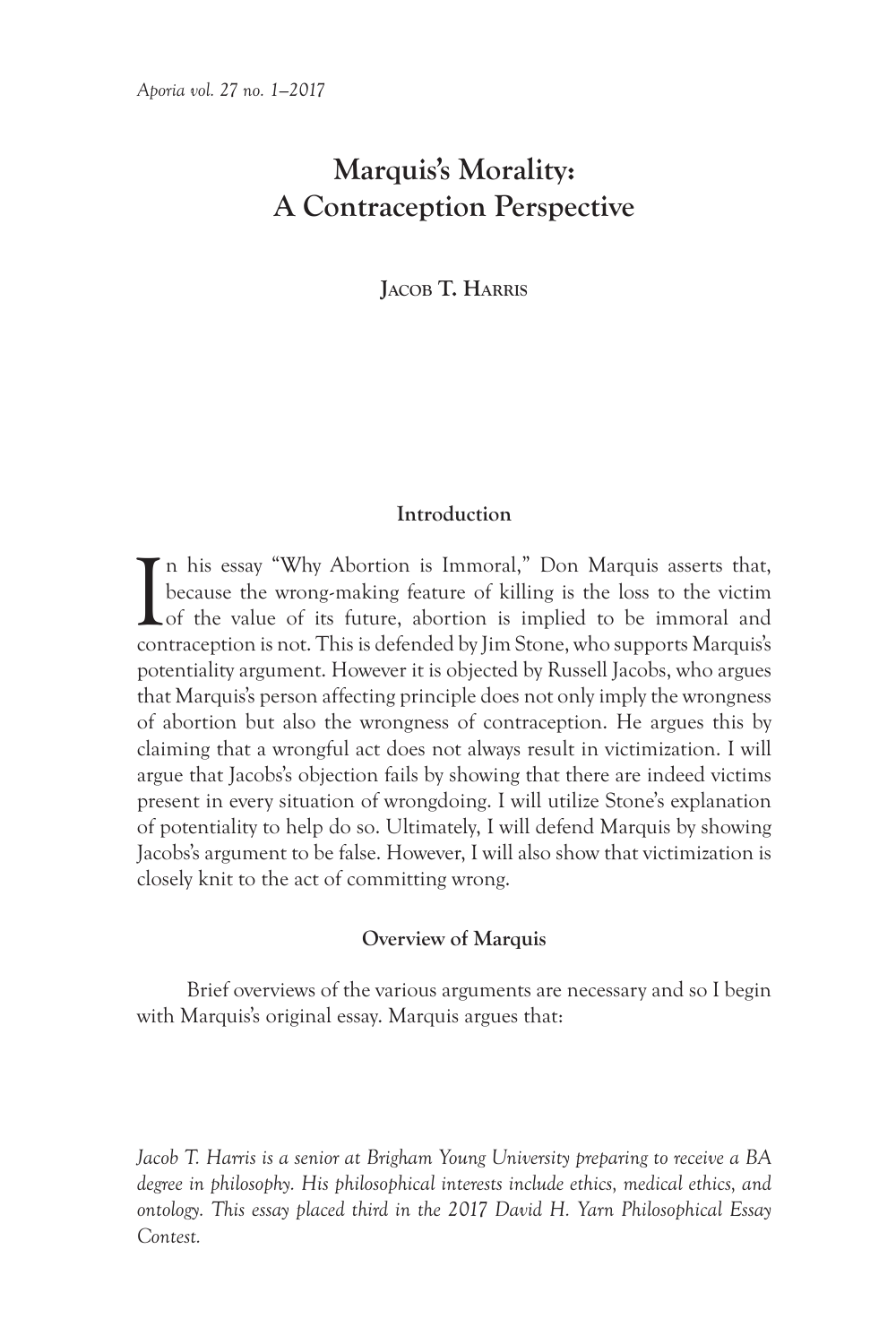(I) Killing an innocent adult human is immoral because it deprives one of a future of value.

(II) Killing a fetus is comparable to killing an innocent adult human.

(C) Killing a fetus is immoral.

As stated in premise (I), Marquis argues that killing is wrong because it deprives the victim of all value of its future (190). I will refer to this claim as MP. He does assert that there are two other possible wrong-making features of killing. First is that the act of killing harms the individual performing the killing (Marquis 189). Second is that the act of killing harms others who are affiliated with the victim (Marquis 189). These two other possible wrong-making features of killing are not addressed in the accounts of Stone and Jacobs but will become useful in my argument.

There are two criteria that need to be met by any support of the MP account of the wrongness of killing: (1) it must fit with common human intuitions and (2) it must be the best account available (Marquis 190). Marquis asserts criteria (1) to be met by addressing various implications of the valuable future account (190–91). He asserts that there are many implications of the account that remain in line with society's preconceived beliefs. One implication is that the account does not exclude other forms of life from its claims (Marquis 191). The account's single stipulation is that a future like ours is deprived from something. If, therefore, some other form of animal life, say an alien, had a future like ours, it would remain immoral for us to kill it. Another implication is that euthanasia is not implied to be wrong under this account (Marquis 191). This is important because the moral permissibility of euthanasia is a commonly held position in society and so, when his claim is in line with common beliefs, it is more easily proven true. A final implication is that the account does say it is wrong to kill children and infants (Marquis 191). This too is a commonly held position in society that would need to be maintained. Thus criteria (1) is met.

Marquis asserts criteria (2) to be met by invalidating the two strongest arguments against it which are the desire account and the discontinuation account (195–97). The desire acount states that it is not wrong to kill someone if that person desires to die. The discontinuation account states that if someone has had a terrible life, it is not wrong to kill that person. Marquis rejects the desire account by showing instances where it would still be wrong to kill someone even if he or she had no desire to continue living (195). An example of this is someone who is in a coma. That person cannot have desires at the moment, but it is still immoral to end his or her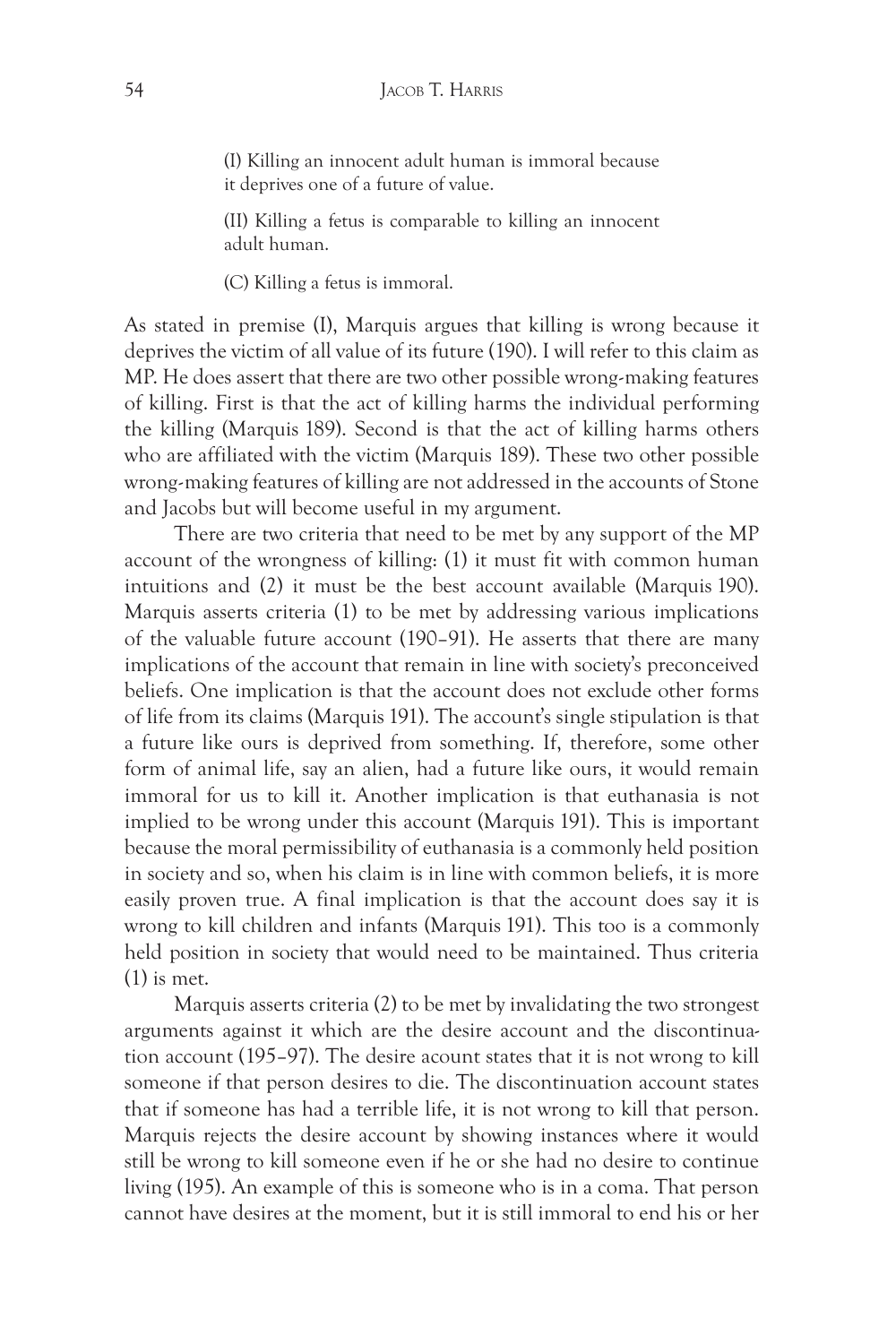life (Marquis 196). Marquis also argues that a desire for the future does not presuppose good things in the future (196). Thus, the desire account is founded upon MP.

Marquis rejects the discontinuation account because it is based on the past. He grants that it is a better account than the desire account because it incorporates value, but he ultimately reject it because the value of the past does not determine the value of the future (Marquis 197). Thus both alternative accounts are rejected and criteria (2) is met. Criteria (2) is further proven to be met by proving possible objections, meant to limit the scope of the valuable future account, to be weak (Marquis 198–202). One of these objections argues that contraception prevents the actualization of a possible future of value and thus invalidates Marquis's argument by his own definition of what makes killing wrong (Marquis 201). Marquis responds that his definition does not apply to anything developmentally before conception because, at that point, there is no non-arbitrarily identifiable victim (202). His account is focused on the victimization of someone; it is a person-affecting principle. If there is no person affected, then it does not apply.

# **Overview of Stone**

Along with being a person affecting principle, MP is also a potentiality argument. It is based on the potential that the fetus has to be an adult human. Stone defends the applicability of potentiality arguments by defending them against the absurdities they are attributed by various *reductio* arguments. Stone argues that there are no absurdities that result from the potentiality argument by appealing to the definition and transitivity of identity.

Stone assumes, along with other philosophers, that identity is transitive (816). He also defines potentiality as an earlier organism sharing its identity with a later organism. Therefore, they are the same organism but one is at an earlier stage of development than the other (Stone 816). Thus he can say that at one time he was a fetus inside of a uterus. This is true because the fetus and the adult human are the same organism simply at different stages of life—they share identity (Stone 816). Now this concept of identity allows various terms in similar ways. Some of these terms are baby, fetus, and zygote. I recognize that these terms represent different stages of development, but they can be treated similarly once it is establisehd that they share a transitive identiy. If the zygote has the same identity as the adult human, what can be said of the sperm and ovum that together formed that zygote? It cannot be said that both the sperm and ovum also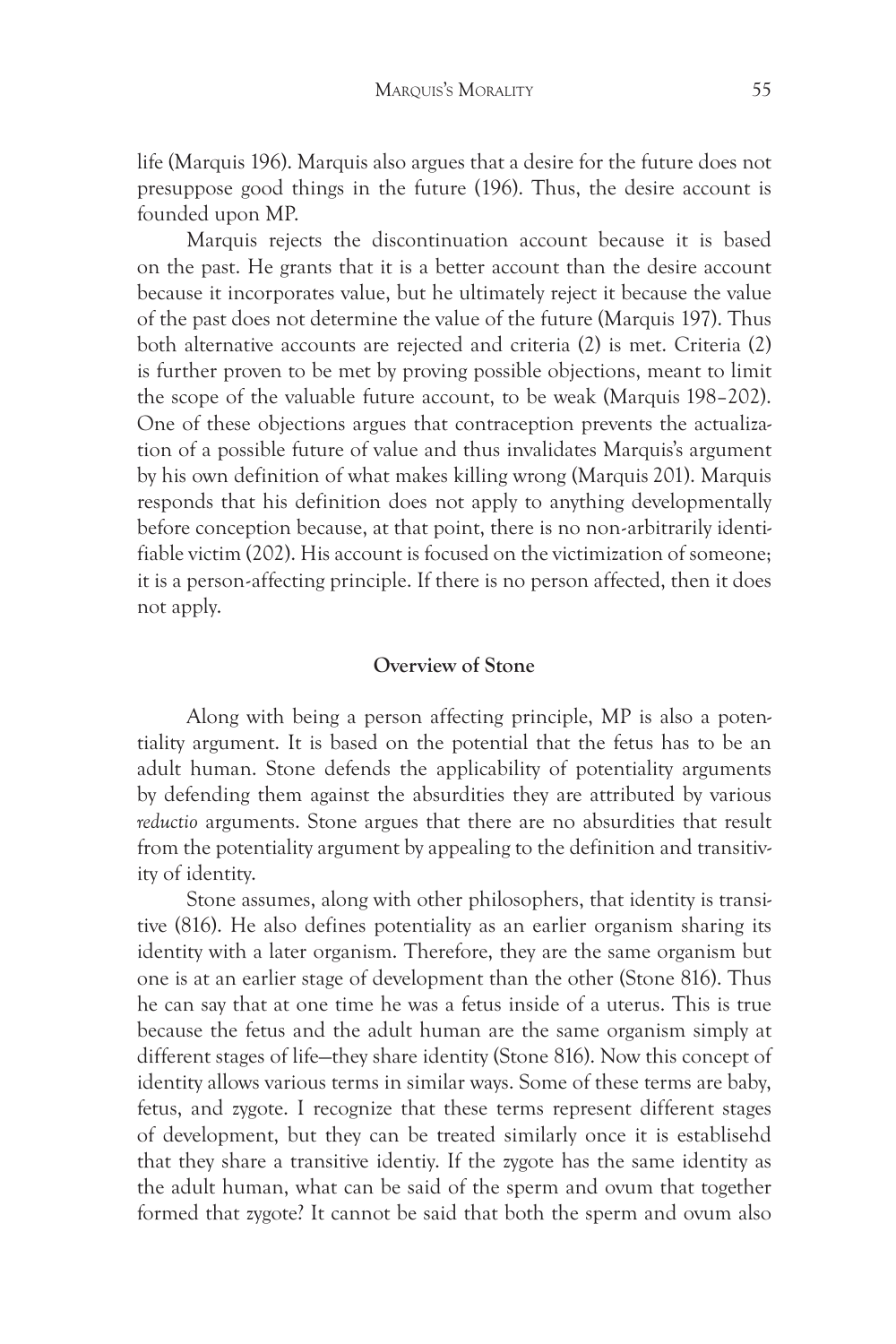have the potential to become a person because then, because identity is transitive, the sperm and the ovum would both have the same identity as the zygote. The sperm and the ovum would then have the same identity (Stone 816). Such a claim is obviously false.

Stone further defends potentiality using identity by showing that a sperm's ability to fertilize one of many different ovum produces absurdity if one claims the sperm or ovum have the same potentiality as a fetus (817). Assuming the sperm is identical to the zygote it produces with one ovum, if it fertilized another ovum instead, then the sperm would be identical to that zygote as well. From this, and the transitivity of identity, it follows that the zygote formed from a sperm fertilizing one ovum is the same zygote formed from that sperm and any other ovum (Stone 817). The falsity of this claim is again obvious.

Stone also argues against the position that the fetus is identical to the separated sperm and ovum (817). This is to say that the combination of the sperm and ovum, before any conception, is identical to a fetus. Some odd consequences result from this stance. If the person that develops from the fetus is the same as the sperm and ovum before conception, then the person exists even if conception never takes place (Stone 818). It follows then that if the sperm and ovum found different partners (and conception transpired), from these two sperm and two ova a combination of four different humans would have formed—although only two humans would develop to adulthood (Stone 818). This is absurd.

Thus Stone proves the potentiality argument to be legitimate. This addresses the victim centered version of the contraception objection. Assuming Marquis's definition of the wrongness of killing is correct, Stone sufficiently defends him.

# **Overview of Jacobs**

Jacobs presents a non-victim centered version of the contraception objection. Where Stone was defending Marquis from objections that assumed his position was correct but objected to his argument, Jacobs argues that Marquis's position is dissatisfactory altogether. As mentioned in the introduction, Marquis says the prima facie wrong-making feature of a killing is the loss to the victim of the value of its future (MP). Concerning the contraception objection, Marquis argues that MP does not entail contraception as wrong because MP requires a victim and no victim can be identified in contraception (202). Therefore, the reason for one being wrong is different than for the other. Also, the difference between abortion and contraception is that abortion eliminates the future of a specific person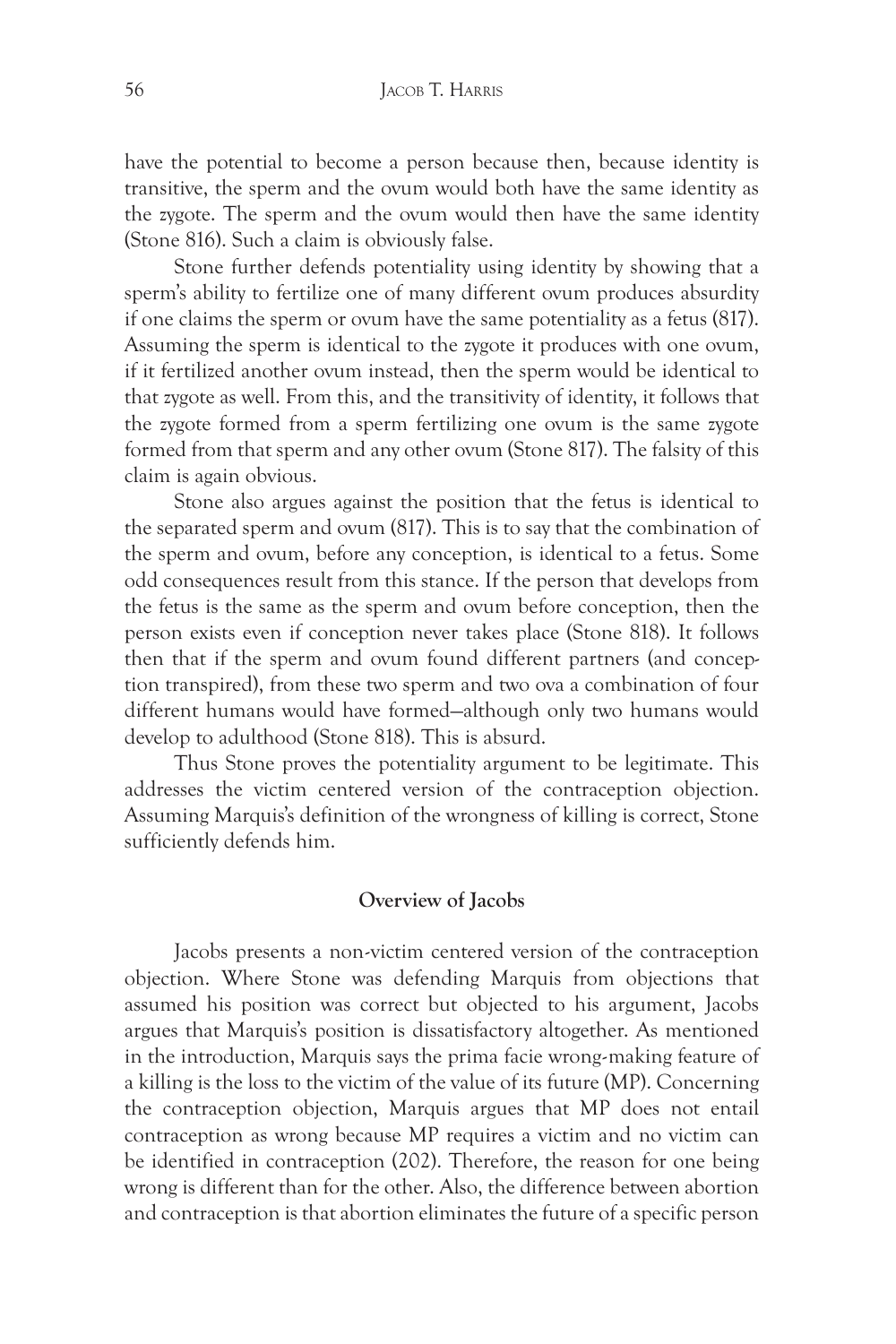(it has a victim) whereas contraception does not. For the sake of this paper, contraception is only focused on the preventative measures taken and not retroactive actions such as morning after pills. The question arises: is the difference sufficient to differentiate between the two in terms of morality?

Jacobs argues that it is not sufficient (102). In fact, Jacobs argues that MP presents contraception as immoral. Jacobs argues this by showing MP to be based on something more fundamental. He says the prima facie wrong-making feature of the elimination of a valuable human future is that a valuable set of experiences is lost (Jacobs 103). In other words, Jacobs argues that the underlying wrong-making feature is not that *someone* loses valued experiences but merely that some valued experience is lost. It is now not focused on victimization but on the loss of future valuable experiences. I will refer to this revised definition as MP1. Jacobs argues that in order for killing to be wrong under MP, it must also be wrong under MP1 (102). Jacobs defends this argument by saying that the wrongness of depriving a future is preceded by the wrongness of depriving that which is valuable (102). A human life like ours is valuable. Therefore, depriving someone of a valuable future like ours is what makes killing wrong. Therefore, it easily follows that the only difference between abortion and contraception is that one has an identifiable victim and the other does not (Jacobs 102).

Everything else between abortion and contraception is the same; they both have a valuable set of experiences in their futures. Because of this, Jacobs shifts the focus away from the victim and towards the thing being deprived. Being focused on the thing being deprived, MP1 has a broader scope than MP. It follows that MP then entails MP1. Yet, because MP1 does not include a victim, MP also entails situations of wrongdoing that likewise include no victim—namely the situation of contraception.

Jacobs's argument hinges on the premise that you can act immorally without having anyone be the victim (103). He uses three examples to support this premise and therefore prove MP to entail the wrongness of contraception:

> 1. Suppose Mozart was dying and in his final days wrote an exquisite symphony. Knowing he would soon die, he gives it to a friend for dissemination. Just after Mozart's death, his friend becomes jealous and burns the whole symphony score without telling anyone. This wrongs no one. There is no victim. Mozart is just as famous as is possible. But the friend's action seems wrong. Therefore, eliminating a valuable state of affairs can be wrong even if there is no victim.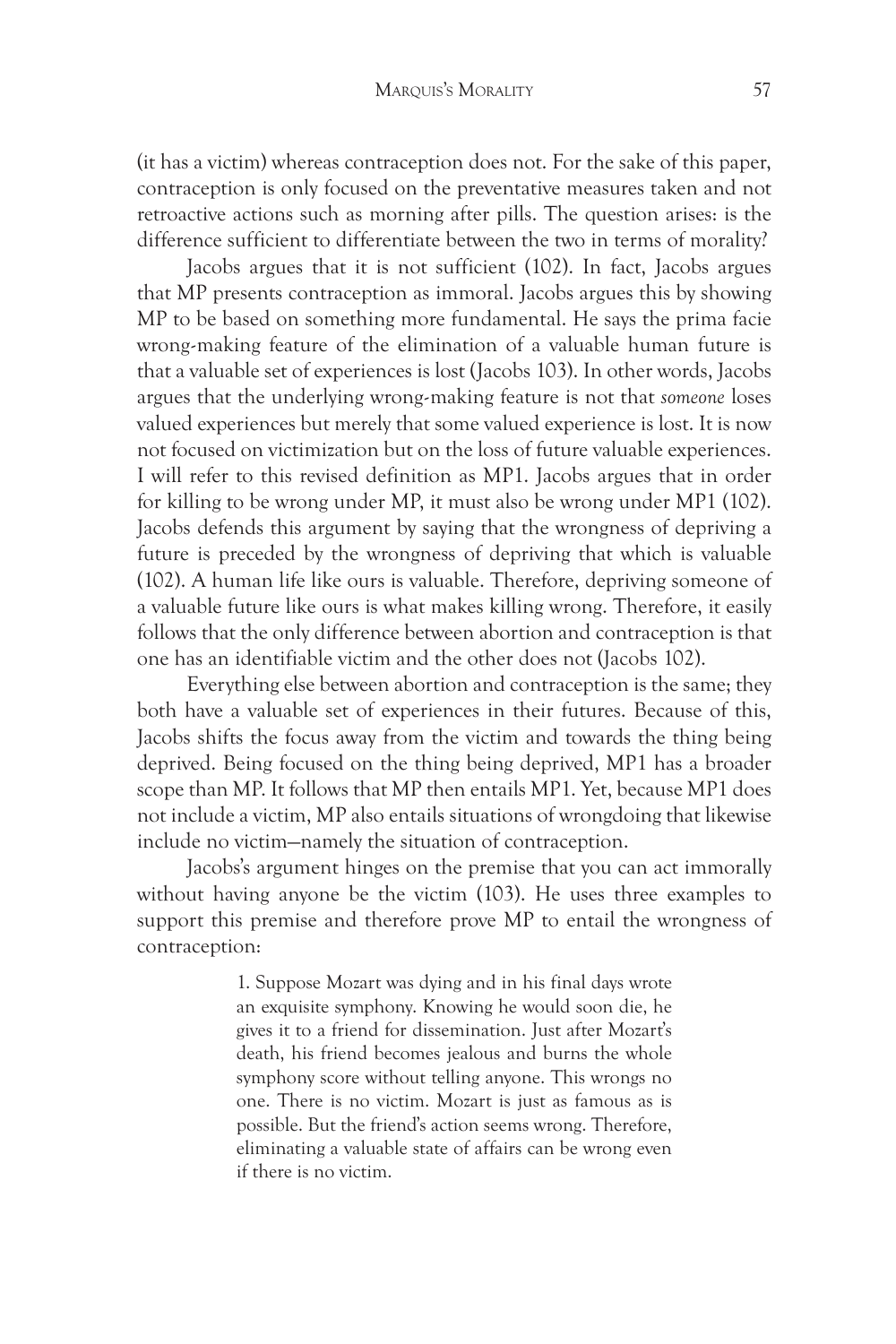2. I am aware that if I conceive a child with a noted peace activist, there is a very high probability that we produce a reformer similar to Martin Luther King or Gandhi. She, the peace activist, is unaware of this. We have intercourse but, because I do not wish to be responsible for the child, I use a condom. No child is conceived. There is no victim. Yet my actions seem wrong.

3. I am about to embark on a solo boat excursion but would like my wife to bear a child before I leave. Because of a medical drug that my wife has recently taken, we are told that if she conceives within the next two months, the baby will have serious, but not life-threatening, disabilities. I could wait until the two months are past to conceive the child but then I will not see the child before I leave for the excursion. I decide to conceive now. By doing so, I give the child a life worth living, but still one of disability. But this life would be better than no life, which would be the case if I wait two months because then a very different child will be conceived. There is no victim. Yet it seems I have done something wrong. (Jacobs 104)

#### **Overview of Marquis's Response to Jacobs**

Marquis responds to Jacobs by both showing that none of Jacobs's counterexamples are actual counterexamples and by arguing that there are reasons to accept MP while rejecting MP1. He nullifies Jacobs's examples by showing, in each case, that there are clear victims to the wrongful act (Marquis 151–52). In every instance, either another person, another group of people, or the world as a whole fell victim to the wrongful acts of another (Marquis 152). Since these examples are designed to provide instances when an action is wrong and no victim is identified, Marquis's efforts clearly reject the examples as relevant.

To argue the combined acceptance of MP and rejection of MP1, Marquis describes various widespread beliefs concerning the wrong-making feature of killing (148–49). While the accounts vary in nature, they all include a victim as part of their explanation (Marquis 150). Marquis also argues that the wrong-making feature that underlies MP is not, as Jacobs says, the elimination of a valuable life, but rather harm (150). He explains harm to be understood in terms of an individual being worse off now than he otherwise would have been (Marquis 150). Therefore, MP is simply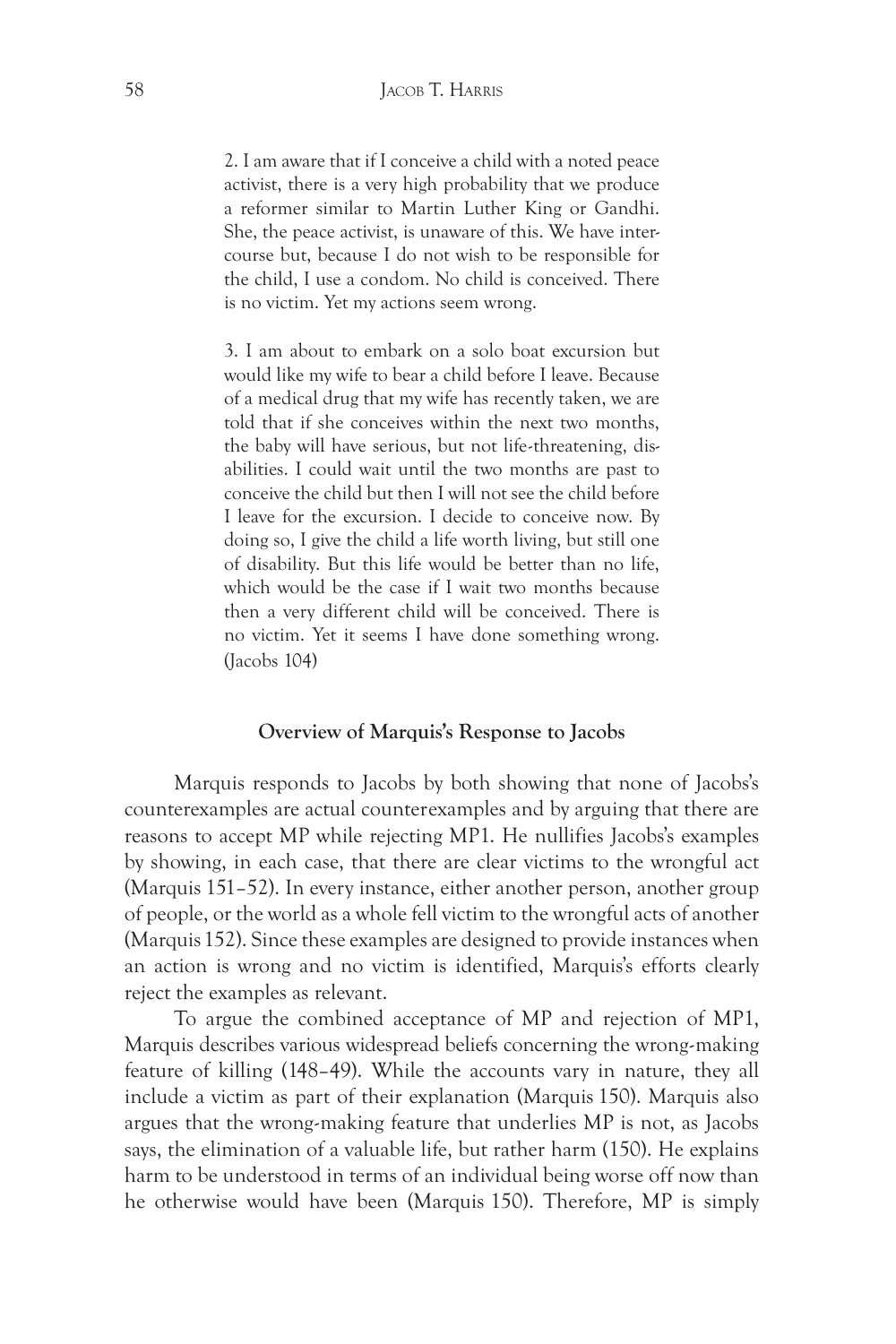referencing a particularly vile harm—the deprivation of a valuable future (Marquis 150). Harm, therefore, requires a victim.

Marquis addresses a possible objection that his argument is deceitful. He argues that it is not because he is not saying that the future is loitering somewhere in the universe but is just not obtained; he is saying the future never existed (Marquis 150). However, the individual who was killed did exist. Since the natural history of human organisms is to realize a future of value, the future is rooted in reality—the reality of a current living organism (Marquis 151). Therefore, his defense of MP is based on reality and thus, one can accept MP and reject MP1 concurrently.

# **Problem**

Ultimately, though Stone supports the victim centered objection of MP and Jacobs's non-victim centered objection to MP is proven weak, there is still the question: is MP the best possible option? If there is an example in which a wrong is committed and no victim is present, then Marquis's argument is faulty. The problem comes in the ability to determine all possible examples. In the remainder of the essay, I will argue how a wrongful act is always victimizing. While I will not attempt to outline all possible wrongdoing examples, I will address different categories of wrongdoing and provide evidence that in each there is a victim. Once I establish this, it easily follows that Marquis's MP is well-defended and the best possible option.

### **Argument**

The different categories of wrong-doing I will discuss are (1) the victimization of another directly, (2) the victimization of another indirectly, and (3) the victimization of the offender. Category (1) has been the subject of the entire debate between Marquis, Jacobs, and Stone. It has been attacked and defended. These people have all argued under the assumption that the victim is someone other than the offender—the recipient of the offense. This may be where much of the discrepancy of ideas originates. I believe that, with the addition of the two other categories, the dilemma regarding MP is greatly simplified. The dilemma advances from whether or not there is a victim to which of all the participants in the situation is victimized.

Examples of (1) are the most obvious of all the categories. One example of (1)—a situation in which the recipient of an action is also the victim—is Edmund Dantes stabbing Fernand in the leg with a sword. Fernand is the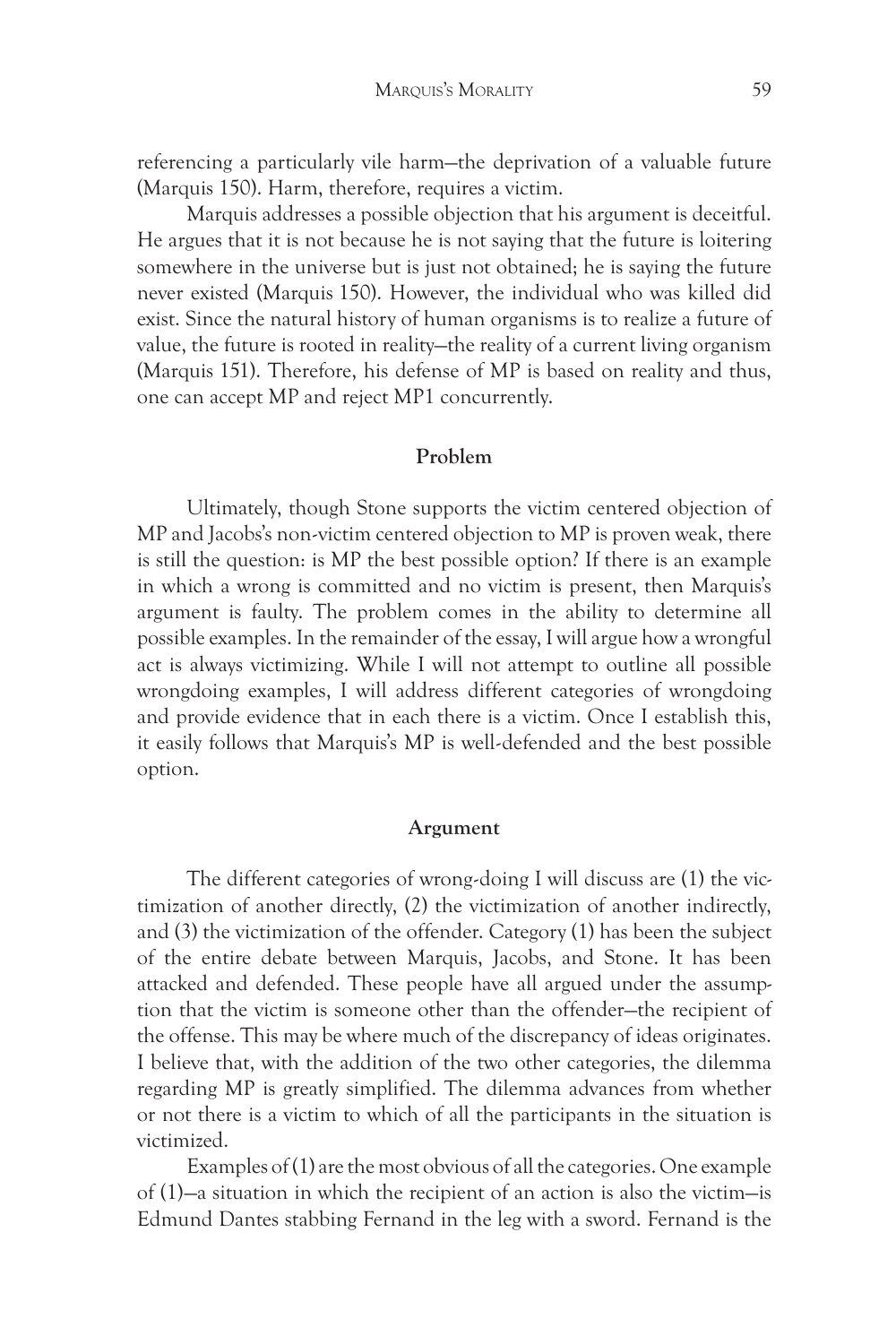recipient of the action. He is also the victim. We can defend this using Jacobs's MP1 (the prima facie wrong-making feature of the elimination of a valuable human future is that a valuable set of experiences is lost). Fernand is therefore wronged. By definition, he is therefore a victim. We can also show victimization by Marquis's clarification that harm is the underlying element of MP. Fernand is worse off now than he would otherwise have been because now his leg is in severe pain and he is temporarily incapacitated. Hence, Fernand is again shown as a victim. Here we are using the arguments of both Marquis and Jacobs to come to the same conclusion that there is a victim in category (1) of wrong-doing. For the sake of this paper, I will forgo the continuation of this discussion with more examples because its accuracy has been well established by the arguments of Marquis, Jacobs, and Stone.

Examples of (2) are a little more difficult to recognize. They are the ones which Jacobs presents as being victimless. These examples of wrong-doing need to be analyzed with the perspective of chain reaction consequences. It is obvious that every action we perform has consequences. It sometimes is something drastic. Often, it is something simple and insignificant. Examples include the watering of a plant to make it grow, saying hello to a stranger on campus which causes him or her to smile, and taking out your trash so your house does not stink. These examples at first seem to have no consequences on the world around us. Yet upon further inspection, their consequences become obvious. This is the perspective needed to perceive the victimizations in category (2).

Category (2) is the situation of wrong-doing in which the recipient of the wrongful act is not victimized, but another bystander is victimized indirectly. I will provide two types of examples of this. One has an inanimate object as the recipient of the wrongful act and the other has a person as the recipient of the wrongful act. In both cases, the recipient is not the victim, yet there is a victim present. The first example is if I decide to graffiti the outside wall of a building. I have undoubtedly done something wrong. The only recipient of my graffitiing is the wall. The recipient of the wrongful act is not a victim. However, there are victims. One victim is the owner of the store. She is now obligated to clean up the graffiti. She has more responsibilities and more work ahead of her than she otherwise would. Also, the graffiti might have the potential to harm her by disrupting her business by deterring customers. Another victim may be a passerby who is offended when he sees the graffitied wall. These two indirect victims are actually quite directly related to my wrongful act. However, the victimization need not stop here. If either the owner or the passerby are so perturbed by the graffiti that they return home disgruntled, their families or associates would be victims because now they are exposed to the negativity or anger of the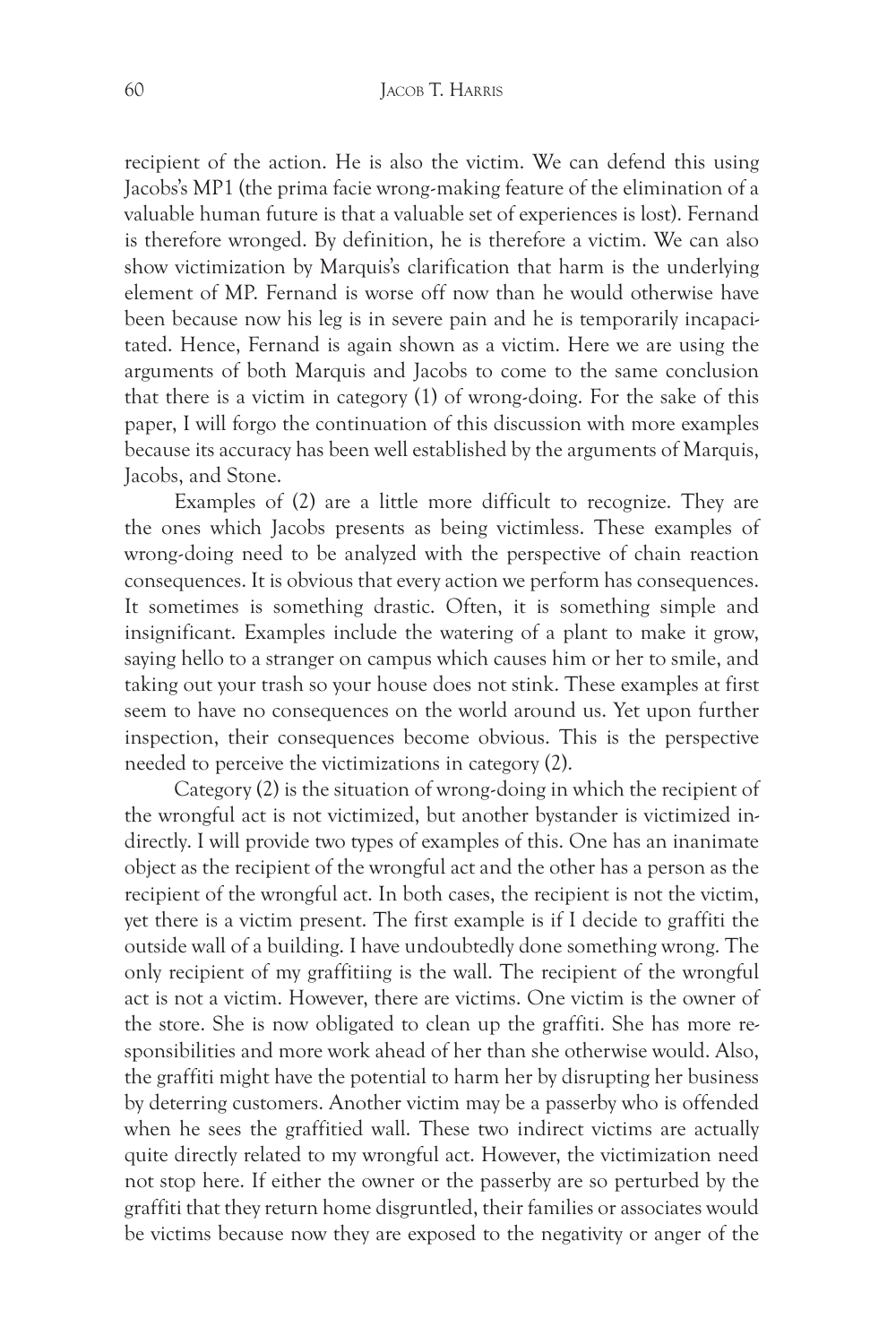owner or passerby. They are more detached victims from my wrongful act, yet they are still victims of it. This is the importance of the perspective of chain reaction consequences.

It is possible that one may object to this example by saying it is irrelevant because the recipient is not human. They may argue that we are dealing with a situation that requires human recipients. To respond to such an objection, I will provide another example that shows category (2) to have a victim. The example is Jonny lying to Maya that Jake is a terrible person. Jonny obviously seems to have done something wrong. Maya is the recipient of his wrongful act. The victim of Jonny's action is Jake, who now has lies going about that he is a terrible person. He is the one who has a reputation to rebuild. He is the one who will have people treat him differently. He is the one who is harmed—worse off now than he otherwise would have been. He is the one who is losing out on valued future experiences. Therefore, victimization occurs to Jake indirectly.

Some may argue that, according to my perspective of chain reaction consequences, Maya would also be a victim. An extension of this example may therefore be necessary. Suppose that instead of lying to Maya about Jake, Jonny instead supplies weapons to an evil man who uses them for evil purposes. Jonny is doing something that is wrong. However, it cannot be said that he is wronging the evil man or that the evil man is the victim of Jonny's bad act, even though he is the recipient. The victims would be the people the evil man uses the weapons against. Therefore, there are victims in category (2) of wrong-doing. Proving the legitimacy of this category is vitally important because it shows that the recipients of an action are not always the victims of the action. This undoubtedly caused some confusion for Russell Jacobs, or at least provided a foundational aspect of his argument.

Finally, category (3) is the situation in which the offender (the one who commits the wrongdoing) is the victim. In all situations previously mentioned in this essay, the victim has been closely related to the recipient of the wrongful act. In category (1), the victim *was* the recipient. In category (2), the victim was *associated with* the recipient. Now, in category (3), the victim (offender) again needs to be connected to the recipient.

In some instances, the offender is also the recipient. This is seen in examples such as lying to yourself or hurting yourself in some way or another. However, I will address the situation in which the offender is not the recipient but is still victimized. In a separate essay, Marquis describes Kantian tradition to teach that an action is wrong if it is incompatible with the dignity of a rational agent (76). This means that, while Marquis has said the underlying element of what makes something wrong is harm, another perspective is that something is wrong if it is incompatible with a rational agent's dignity. The dignity of an individual is defined by John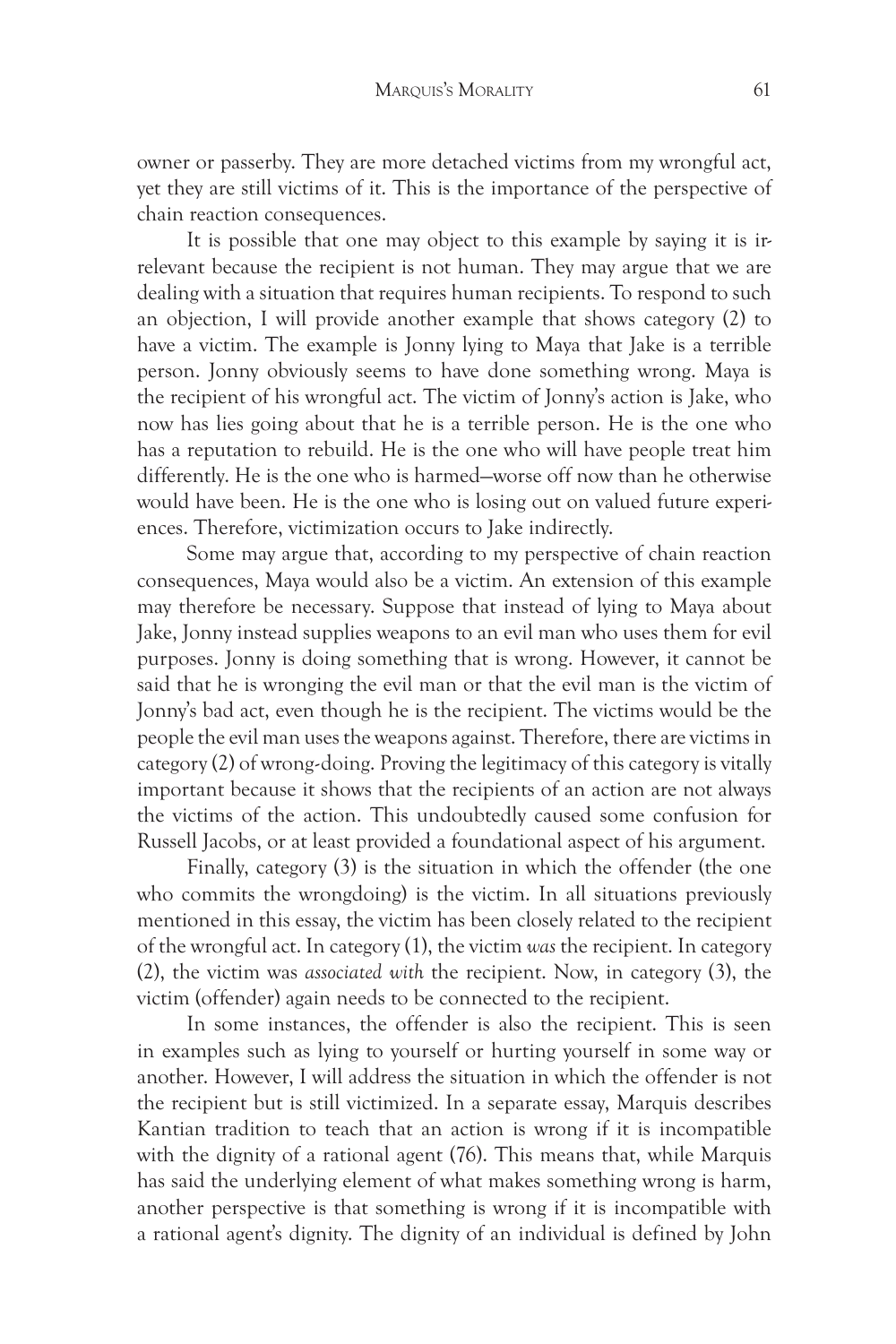Perry to be the natural, undefiled tendency of man (416). Something can be determined to be wrong if it runs contrary to the natural, undefiled tendencies of an individual.

This is supported with the acknowledgement by Steven Tudor that the vast majority of crimes are accompanied by feelings of remorse, shame, and guilt on the part of the offender (270). This claim is taking into consideration the extent to which the offender is actually rational. I assume that psychopaths are not fully rational and so ethical demarcation is more difficult to perform and beyond the scope of this paper. The vast majority of rational offenders exhibit shame or guilt or some other similar emotion. This emotion is evidence that there is a discordance between what the offender did and what the offender is naturally inclined to do. Not only does this inconsistency between action and inclination imply wrongness according to Kantian tradition, but this presents a conflict within the individual. An individual participating in conflict is worse off now than he otherwise would be. Therefore, he is harming himself. Therefore, he is victimizing himself. He is also depriving himself of valued experiences (a life without this conflict) and is therefore victimized as well.

# **Conclusion**

By proving that there is a victim in every instance of wrongdoing, I substantially defend Marquis's argument that contraception is not included in his definition of the wrong-making feature of killing. The variety of examples that I have presented provides for considerable evidence for my claim that every wrongful act has a victim—even if it is merely the offender himself. However, I concede that I have not outlined every possible example. My absolute claim regarding victimization may therefore receive objection. However, the purpose of my argument—to support Marquis's defense against Jacobs—has been fulfilled. If there is a victim in wrong-doing, then there most certainly is in abortion. Therefore, Marquis's claim that killing is wrong because it deprives the victim of all value of its future still stands.